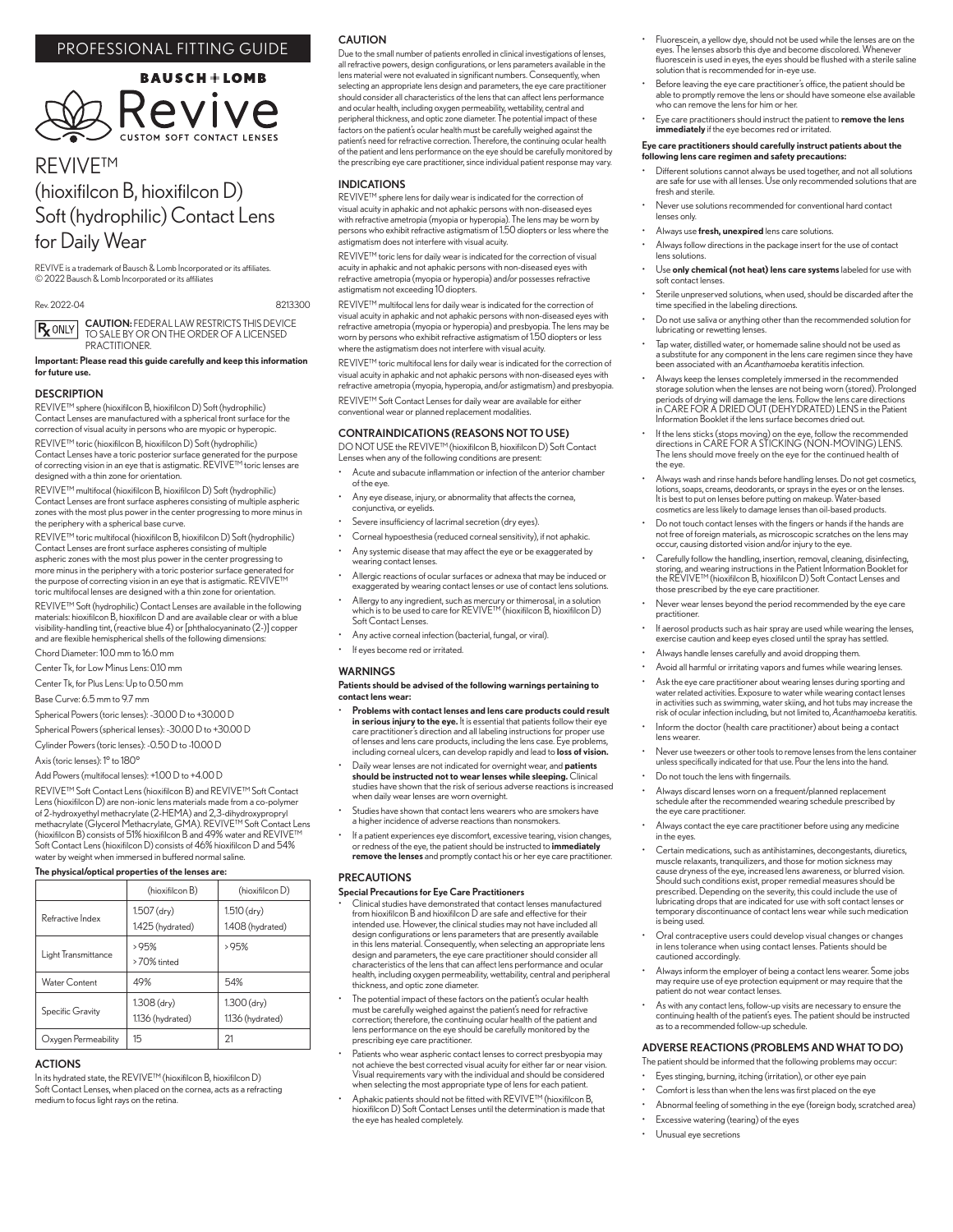- Redness of the eyes
- Reduced sharpness of vision (poor visual acuity)
- Blurred vision, rainbows, or halos around objects
- Sensitivity to light (photophobia)
- Dry eyes

# If the patient notices any of the above, he or she should be instructed to:

- Immediately remove the lenses.
- If the discomfort or problem stops, then look closely at the lens. If the lens is in any way damaged, **DO NOT** put the lens back on the eye. Place the lens in the storage case and contact the eye care practitioner. If the lens has dirt, an eyelash, or other foreign body on it, or the problem stops and the lens appears undamaged, the patient should thoroughly clean, rinse, and disinfect the lens; then reinsert them. After reinsertion, if the problem continues, the patient should immediately remove the lenses and consult the eye care practitioner.

# If the above symptoms continue after removal of the lens, or upon reinsertion of a lens, or upon insertion of a new lens, the patient should immediately remove the lenses and contact his or her eye care practitioner or

physician, who must determine the need for examination, treatment, or referral without delay. (See Important Treatment Information for Adverse Reactions.) A serious condition such as infection, corneal ulcer, corneal vascularization, or iritis may be present, and may progress rapidly. Less serious reactions such as abrasions, epithelial staining, or bacterial conjunctivitis must be managed and treated carefully to avoid more serious complications.

### Important Treatment Information for Adverse Reactions

Sight-threatening ocular complications associated with contact lens wear can develop rapidly, and therefore early recognition and treatment of problems are critical. Infectious corneal ulceration is one of the most serious potential complications and may be ambiguous in its early stage. Signs and symptoms of infectious corneal ulceration include discomfort, pain, inflammation, purulent discharge, sensitivity to light, cells and flare, and corneal infiltrates.

Initial symptoms of a minor abrasion and an early infected ulcer are sometimes similar. Accordingly, such epithelial defect, if not treated properly, may develop into an infected ulcer. In order to prevent serious progression of these conditions, a patient presenting symptoms of abrasions or early ulcers should be evaluated as a potential medical emergency, treated accordingly, and referred to a corneal specialist when appropriate. Standard therapy for corneal abrasions such as eye patching or the use of steroids or a steroid/ antibiotic combination may exacerbate the condition. If the patient is wearing a contact lens on the affected eye when examined, the lens should be removed immediately, and the lens and lens care products retained for analysis and culturing.

### FITTING PROCEDURE (SINGLE VISION AND MULTIFOCAL) Patient Selection

The eye care practitioner should not fit patients who cannot or will not adhere to a recommended care or replacement regimen or are unable to place and remove the lenses. The practitioner should first assess the patient's needs and characteristics necessary to fit with REVIVE™ (hioxifilcon B, hioxifilcon D) Soft Contact Lenses. A thorough pre-fitting examination should be conducted to ensure the patient is a suitable candidate for soft contact lens wear.

# Pre-Fitting Examination

A pre-fitting examination is necessary to:

- Determine if the patient is a suitable candidate in terms of motivation, physical state, and willingness to comply with instructions concerning wear time and hygiene;
- Carefully evaluate the lids, lashes, conjunctival areas as well as the anterior segment of the eye for suitability for contact lens wear;
- Take ocular measurements for initial contact lens parameter selection; and • Collect and record baseline clinical information to which post-fitting examination results can be compared.

A pre-fitting examination should include a thorough case history, a spherocylindrical refraction, keratometric readings, tear assessment, and biomicroscopy of the anterior segment.

#### Initial Power Determination

The initial power selection should be as close as possible to the patient's spectacle prescription after taking into account spherical equivalent and vertex calculations; if necessary, contact lens add power (for multifocal lenses) should be based on the patient's spectacle prescription as well. Remember to compensate for vertex distance if the refraction is greater than +4.00D or less than -4.00D.

To determine the add power on multifocals:

- For distance powers of plano or minus power, use the refractive add power • For distance powers +0.25D or greater, use the refractive add power
- minus 0.25D • For distance powers greater than +2.00D, and refractive add powers
- greater than +2.25D, use the refractive add power minus 0.50D

## Base Curve Selection

A well-fitted lens provides good movement, centration, and comfort. Corneal curvature measurements should be performed to establish the patient's baseline ocular status. Initial base curve selection is based on the flattest "K" readings and can be obtained by using the following chart:

| K Reading         | Base Curve (mm) | Diameter (mm) |
|-------------------|-----------------|---------------|
| 41.75 and flatter | 89              | 145           |
| 42.00 to 45.00    | 8.6             | 145           |
| 45.25 and steeper | 83              | 145           |

Place a lens on each of the patient's eyes and allow at least a 10-minute period of adjustment and equilibration. The base curve recommendations are a guide and may not be true on all eyes. Small variations in the tonicity, pH of the lens solutions, and individual tear composition may cause slight changes in fitting characteristics. Allow any increase in tear flow to subside before evaluating the lens. The time required will vary with the individual. Patient comfort and lens tolerance should be acceptable from the onset.

#### Initial Lens Evaluation

To determine proper lens parameters, observe the lens relationship to the eye using a slit lamp.

- Movement: The lens should provide discernible movement with:
	- − Primary gaze blink
	- − Upgaze blink
	- − Upgaze lag
- Centration: The lens should provide full corneal coverage

Lens evaluation allows the contact lens fitter to evaluate the lens/cornea relationship in the same manner as would be done with any soft lens. If after the lens has settled on the eye, the patient reports lens sensation, or if the lens is moving or decentering excessively, the lens should not be dispensed. Alternatively, if the patient reports variable vision, or if the lens shows insufficient movement, the lens should not be dispensed.

# CRITERIA OF A WELL-FITTED LENS

If the initial lens selection fully covers the cornea, provides discernible movement after a blink, is comfortable for the patient, and provides satisfactory visual performance, it is a well-fitted lens and can be dispensed.

# Characteristics of a Tight (Steep) Lens

A lens which is much too steep may subjectively and objectively cause distortion which will vary after a blink. However, if a lens is only marginally steep, the initial subjective and objective vision and comfort findings may be quite good. A marginally steep lens may be differentiated from a properly fitted lens by having the patient gaze upward. A properly fitted lens will tend to slide downward approximately 0.5mm while a steep lens will remain relatively stable in relationship to the cornea, particularly with the blink.

Toric Lens: With your finger, gently rotate the lens approximately 45° to the temporal side. It should reorient with 5 to 10 blinks back to the same stabilized position.

### Characteristics of a Loose (Flat) Lens

A lens that is too flat will decenter, especially on post-blink, have a tendency to edge lift inferiorly and sit on the lower lid, rather than positioning between the sclera and palpebral conjunctiva. A flat fitted lens will have a tendency to be uncomfortable and irritating with fluctuating vision. A flat fitted lens has a tendency to drop or lag greater than 2.0mm on upgaze post-blink.

#### FITTING PROCEDURE (TORICS)

See the fitting procedure above for Single Vision and Multifocal lenses. Most aspects of the fitting procedures are the same for all types of soft contact lenses, but there are additional steps to follow to ensure the proper fit of Toric lenses

# Determine Contact Lens Power:

The toric trial lens is used to optimize lens fitting characteristics and determine axis orientation. Lens power is determined by the spectacle refraction. It is preferable to use the spectacle Rx as the basis for the contact lens power. The sphere and cylinder power of the spectacle Rx becomes the closest sphere and cylinder power of the contact lens. There are two exceptions:

If spectacle cylinder power falls between available contact lens cylinder powers, prescribe the lesser contact lens cylinder power. The sphere power can be increased -0.25D to compensate if desired. Of course, this can vary depending on your interpretation of the patient's subjective responses.

Example: Spectacle Rx: -2.00 -1.00 X 180 Contact Lens Power Ordered: -2.25 -0.75 X 180

• When the spectacle lens power in any principal meridian is greater than 4.00D, the spectacle refraction should be vertexed to the corneal plane. This can affect both the sphere and cylinder powers ordered.

Example: Spectacle Rx: -5.00 -2.75 X 180 Contact Lens Power Ordered: -4.75 -2.25 X 180

Determine contact lens axis, the peripheral guide marks should locate at  $0^{\circ}$ and 180°. Once oriented, rotational rocking should be limited to less than 5°.

Allow the lens to settle for at least 10 minutes to achieve a state of equilibrium. Note the orientation of the guide marks relative to the 0° to 180° meridian. Regardless of which eye the lens is on, if the rotation is clockwise but stable, note the amount of rotation, add it to the refractive cylinder axis and order the resulting axis. If the rotation has stabilized counterclockwise, again note the rotation, subtract it from the refractive axis and order the resulting axis. The guide marks can be used to help you calculate the axis of the desired Rx lens.

Example: Spectacle Rx: -2.50 -1.25 X 80 Rotation: 20° clockwise Final Lens Prescription: -2.50 -1.25 X 100

elect patient's lenses.

Evaluate orientation of final Rx lenses. The orientation of the prescription should be the same as that observed for the trial lenses. For example, if the trial lens rotated clockwise 15° then the final prescription lens should also rotate clockwise 15°.

### FOLLOW-UP EXAMINATIONS

Follow-up examinations, as recommended by the eye care practitioner, are necessary to ensure continued successful contact lens wear. Prior to a follow-up examination, the contact lenses should be worn for at least four continuous hours and the patient should be asked to identify any problems which might be occurring related to contact lens wear.

With the lenses on the eyes, evaluate fitting performance to ensure that the CRITERIA OF A WELL-FITTED LENS continue to be satisfied. Examine the lenses closely for surface deposition and/or damage.

After the lens removal, conduct a thorough biomicroscopic examination. Be sure to check for:

- The presence of vertical corneal striae in the posterior central cornea and/or corneal neovascularization, which may be indicative of excessive corneal edema;
- The presence of corneal staining and/or limbal-conjunctival hyperemia, which may be indicative of an unclean lens, a reaction to solution preservatives, excessive lens wear and/or a poorly fitting lens;
- Papillary conjunctival changes, which may be indicative of an unclean and/or damaged lens.

If any of the above observations are judged abnormal, various professional judgments are necessary to alleviate the problem and restore the eye to optimal conditions. If the CRITERIA OF A WELL-FITTED LENS are not satisfied during any follow-up examination, the patients should be re-fitted with a more appropriate lens.

#### IN-OFFICE CARE FOR TRIAL LENSES

Eye care practitioners should educate contact lens technicians concerning proper care of trial lenses.

Each contact lens is shipped in a package containing the lens in sterile saline solution. Hands should be thoroughly washed, rinsed, and dried with lint-free towels prior to handling a lens. In order to ensure sterility, the lens package should not be opened until immediately prior to use.

- Clean and rinse the lens thoroughly with solutions recommended for use with soft contact lenses.
- Following instructions for disinfection provided with the disinfecting solution, place the lens in a suitable container with the solution.
- Rinse the lens before inserting in a patient's eye.

# WEARING SCHEDULE

The wearing and replacement schedules should be determined by the eye care practitioner. Regular checkups, as determined by the eye care practitioner, are extremely important.

#### Daily Wear

There may be a tendency for the daily wear patient to overwear the lenses initially. Therefore, the importance of adhering to a proper, initial daily wearing schedule should be stressed to these patients. The wearing schedule should be determined by the eye care practitioner. The wearing schedule chosen by the eye care practitioner should be provided to the patient.

#### Frequent/Planned Replacement Wear

When removed between replacement periods, lenses must be cleaned and disinfected before reinsertion, or be discarded and replaced with a new lens. STUDIES HAVE NOT BEEN COMPLETED TO SHOW THAT THE REVIVE™ (HIOXIFILCON B, HIOXIFILCON D) SOFT CONTACT LENSES ARE SAFE TO WEAR DURING SLEEP.

#### MONOVISION FITTING GUIDELINES

The design of the REVIVE™ (hioxifilcon B, hioxifilcon D) Soft Contact Lens allows simultaneous binocular vision allowing the patient to view distant, intermediate and near objects, without translation of the lens on the surface of the eye. Therefore, it eliminates the need for the eye care practitioner to fit a patient for monovision. However, should the eye care practitioner choose to use monovision for a patient, the following guideline is recommended.

# Patient Selection

### Monovision Needs Assessment

For a good prognosis the patient should have adequately corrected distance and near visual acuity in each eye. The amblyopic patient or the patient with<br>significant astigmatism (greater than one [1] diopter) in one eye may not be<br>a good candidate for monovision with the REVIVE™ (hioxifilcon B, hi Soft Contact Lenses.

Occupational and environmental visual demands should be considered. If the patient requires critical vision (visual acuity and stereopsis) it should be determined by trial whether this patient can function adequately with monovision. Monovision contact lens wear may not be optimal for such activities as:

- Visually demanding situations such as operating potentially dangerous machinery or performing other potentially hazardous activities; and
- Driving automobiles (e.g., driving at night). Patients who cannot pass their state driver's license requirements with monovision correction should be advised to not drive with this correction, OR may require that additional over-correction be prescribed.

#### Patient Education

All patients do not function equally well with monovision correction. Patients may not perform as well for certain tasks with this correction as they have with bifocal reading glasses. Each patient should understand that monovision can create a vision compromise that may reduce visual acuity and depth perception for distance and near tasks. During the fitting process it is necessary for the patient to realize the disadvantages as well as the advantages of clear near vision in straight ahead and upward gaze that monovision contact lenses provide.

#### Eye Selection

Generally, the non-dominant eye is corrected for near vision. The following tests for eye dominance can be used.

#### Ocular Preference Determination

Method 1 - Determine which eye is the "sighting dominant eye". Have the patient point to an object at the far end of the room. Cover one eye. If the patient is still pointing directly at the object, the eye being used is the dominant (sighting) eye.

• Method 2 – Determine which eye will accept the added power with the least reduction in vision. Place a trial spectacle near add lens in front of one eye and then the other while the distance refractive error correction is in place for both eyes. Determine whether the patient functions best with the near add lens over the right or left eye.

# Refractive Error Method

For anisometropic corrections, it is generally best to fit the more hyperopic (less myopic) eye for distance and the more myopic (less hyperopic) eye for near.

# Visual Demands Method

Consider the patient's occupation during the eye selection process to determine the critical vision requirements. If a patient's gaze for near tasks is usually in one direction, correct the eye on that side for near. Example: A secretary who places copy to the left side of the desk will usually function best with the near lens on the left eye.

monovision correction. Lenses are fit according to the directions in the general fitting guidelines and base curve selection described earlier in this guide.

#### Trial Lens Fitting A trial fitting is performed in the office to allow the patient to experience